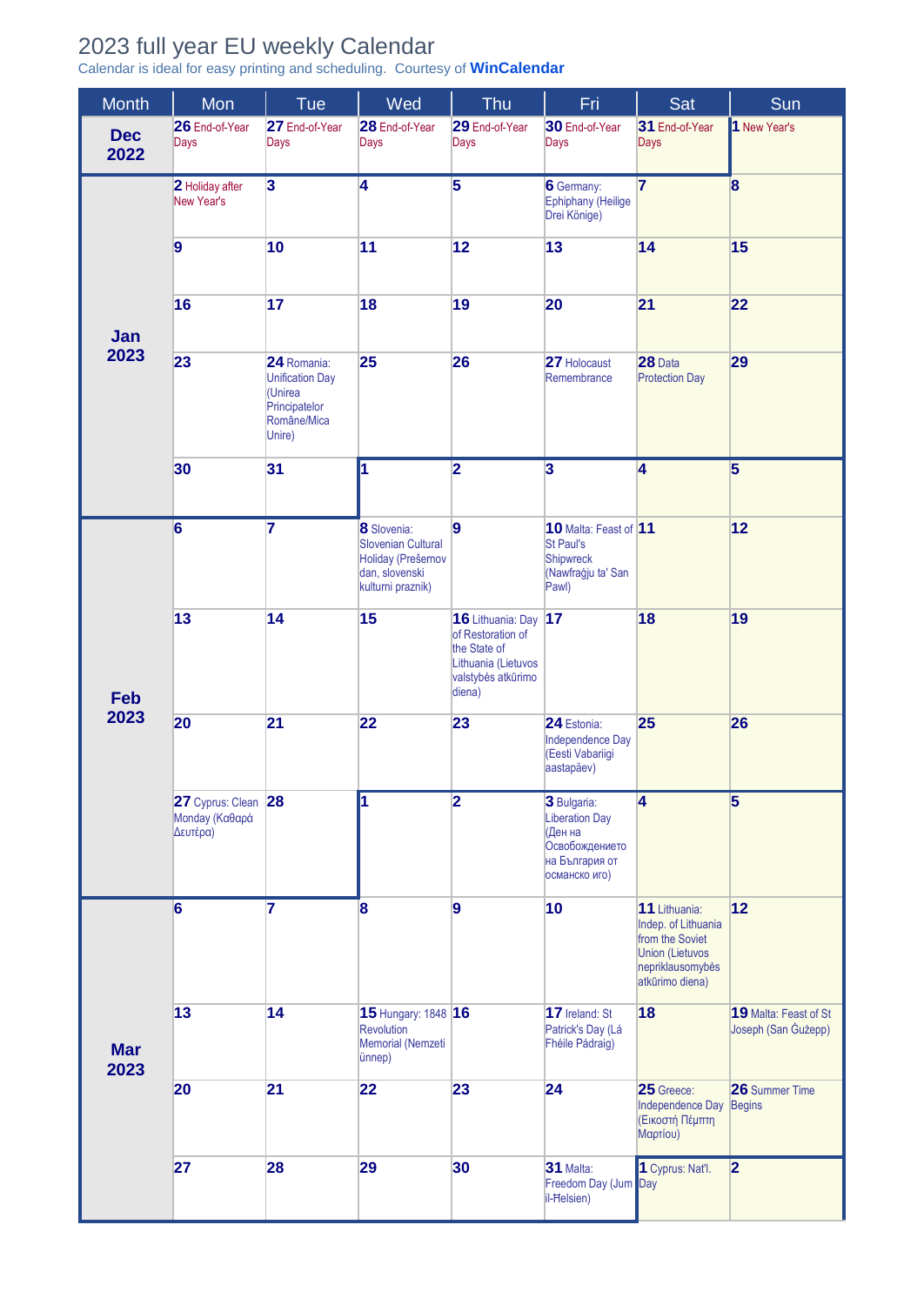| <b>Month</b>       | Mon                                                                                                                    | Tue                                               | Wed                                                                                                                                       | Thu                                                                                                                               | Fri                                                                   | Sat                                                                                               | Sun                                               |
|--------------------|------------------------------------------------------------------------------------------------------------------------|---------------------------------------------------|-------------------------------------------------------------------------------------------------------------------------------------------|-----------------------------------------------------------------------------------------------------------------------------------|-----------------------------------------------------------------------|---------------------------------------------------------------------------------------------------|---------------------------------------------------|
|                    | $\overline{\mathbf{3}}$                                                                                                | 4                                                 | 5                                                                                                                                         | <b>6</b> Maundy<br>Thursday                                                                                                       | <b>7</b> Good Friday                                                  | $\overline{\mathbf{8}}$                                                                           | 9 Easter                                          |
| Apr<br>2023        | 10 Easter<br>Monday                                                                                                    | 11                                                | 12                                                                                                                                        | 13                                                                                                                                | 14                                                                    | 15                                                                                                | 16                                                |
|                    | 17                                                                                                                     | 18                                                | 19                                                                                                                                        | 20                                                                                                                                | 21                                                                    | 22                                                                                                | 23                                                |
|                    | 24                                                                                                                     | 25 Portugal:<br>Freedom Day (Dia<br>da Liberdade) | 26                                                                                                                                        | 27 Slovenia: Day<br>of Uprising Against<br>Occupation (Dan<br>upora proti<br>okupatorju)                                          | 28                                                                    | 29                                                                                                | 30                                                |
| <b>May</b><br>2023 | 1 Convocation of<br>the Constitulvt<br>Assembly of Latvia<br>(Latvijas<br><b>Satversmes</b><br>sapulces<br>sasaukšana) | $\vert$ 2                                         | 3 Poland:<br><b>Constitution Day</b><br>(Trzeciego Maja)                                                                                  | 4 Latvia:<br><b>Restoration of</b><br>Independence Day<br>(Latvijas<br>Republikas<br><b>Neatkarības</b><br>atjaunošanas<br>diena) | 5 Denmark: Great<br>Prayer Day (Store<br>Bededag)                     | <b>6</b> Bulgaria: St<br>George's<br>(Гергьовден, ден<br>на храбростта и<br>Българската<br>армия) | 7                                                 |
|                    | 8 Slovakia: Day of 9 Europe Day<br>Victory over<br>Fascism (Víťazstva<br>nad fašizmom)                                 |                                                   | 10                                                                                                                                        | 11                                                                                                                                | 12                                                                    | 13                                                                                                | 14                                                |
|                    | 15                                                                                                                     | 16                                                | 17 Day Against<br>Homophobia                                                                                                              | 18 Ascension Day 19                                                                                                               |                                                                       | 20                                                                                                | 21                                                |
|                    | 22                                                                                                                     | 23                                                | 24 Bulgaria: St<br>Cyril and<br><b>Methodius Day</b><br>(Ден на<br>българската<br>просвета и<br>култура и на<br>славянската<br>писменост) | 25                                                                                                                                | 26                                                                    | 27                                                                                                | <b>28</b> Netherlands:<br>Pentecost (Pinksteren)  |
|                    | 29 Belgium:<br><b>Pentecost Monday</b><br>(Pinkstermaandag)                                                            | 30 Croatia:<br>Statehood Day<br>(Dan državnosti)  | 31                                                                                                                                        | 1                                                                                                                                 | 2 Italy: Republic<br>Day (Festa della<br>Repubblica)                  | $\overline{\mathbf{3}}$                                                                           | $\overline{\mathbf{4}}$                           |
| Jun                | 5 Denmark:<br>Constitution Day of Day (Sveriges<br><b>Denmark</b><br>(Danmark<br>Grundlovsdag)                         | 6 Sweden: Nat'l.<br>Nat'l.dagen)                  | <b>7</b> Malta: 7th of<br>June (Sette<br>Giugno)                                                                                          | <b>8</b> Primož Trubar<br>Day (Dan Primoža<br>Trubarja)                                                                           | $\boldsymbol{9}$                                                      | <b>10 Portugal:</b><br>Portugal Day (Dia<br>de Portugal)                                          | 11                                                |
|                    | 12                                                                                                                     | 13                                                | 14 World Blood<br>Donor Day                                                                                                               | 15                                                                                                                                | 16                                                                    | 17                                                                                                | 18                                                |
| 2023               | 19                                                                                                                     | 20                                                | 21                                                                                                                                        | 22 Croatia: Anti-<br><b>Fascist Struggle</b><br>Day (Dan<br>antifašističke<br>borbe)                                              | 23 Līgo Day<br>Starts (Līgo diena<br>sākas)                           | 24 Latvia:<br><b>Midsummer Day</b><br>(Jāņi)                                                      | 25 Slovenia:<br>Statehood Day (Dan<br>Državnosti) |
|                    | 26                                                                                                                     | 27                                                | 28                                                                                                                                        | 29 Malta: Feast of 30<br>St Peter & St Paul<br>(L-Imnarja)                                                                        |                                                                       | $\overline{\mathbf{1}}$                                                                           | $\overline{2}$                                    |
| Jul                | $\overline{\mathbf{3}}$                                                                                                | $\overline{4}$                                    | 5                                                                                                                                         | 6 Czech Rep: Jan 7<br>Hus Day (Upálení<br>mistra Jana Husa)                                                                       |                                                                       | $\overline{\mathbf{8}}$                                                                           | $\overline{9}$                                    |
| 2023               | 10                                                                                                                     | 11                                                | 12 N. Ireland:<br>Batlle of Boyne /<br>Orangemen's Day                                                                                    | 13                                                                                                                                | 14 France:<br>Bastille Day (Fête<br>Nat'l.e / Le<br>quatorze juillet) | 15                                                                                                | 16                                                |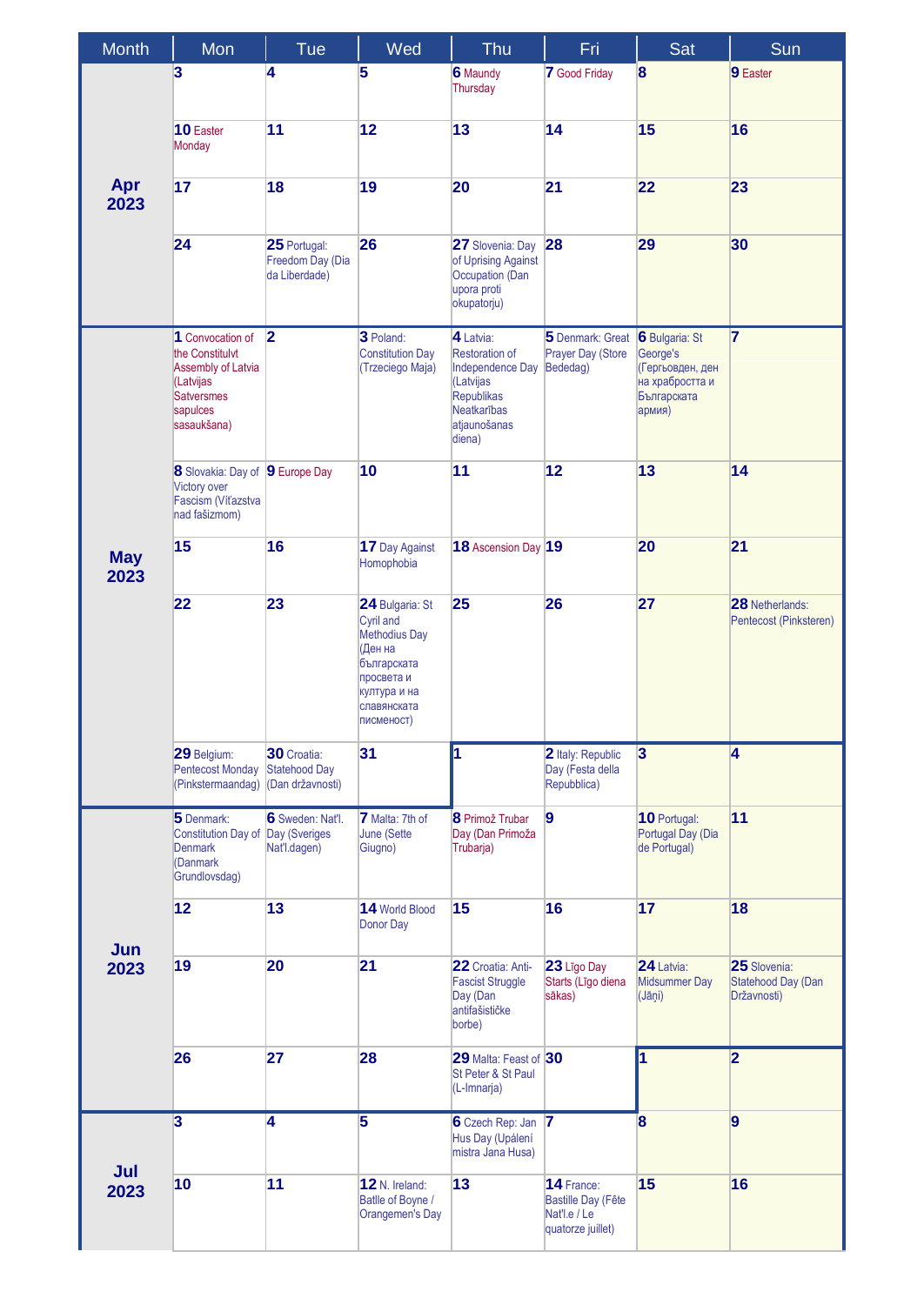| <b>Month</b>       | Mon                                          | Tue                                                                                                            | Wed                                                               | Thu                                                                                                                                              | Fri                                                                                                                  | Sat                                                                                                                                                                             | Sun                                                                                   |
|--------------------|----------------------------------------------|----------------------------------------------------------------------------------------------------------------|-------------------------------------------------------------------|--------------------------------------------------------------------------------------------------------------------------------------------------|----------------------------------------------------------------------------------------------------------------------|---------------------------------------------------------------------------------------------------------------------------------------------------------------------------------|---------------------------------------------------------------------------------------|
|                    | 17                                           | 18                                                                                                             | 19                                                                | 20                                                                                                                                               | 21 Belgium:<br>Belgian Nat'l. Day<br>(Fête Nat'l.e)                                                                  | 22                                                                                                                                                                              | 23                                                                                    |
|                    | 24                                           | 25                                                                                                             | 26                                                                | 27                                                                                                                                               | 28                                                                                                                   | 29                                                                                                                                                                              | 30                                                                                    |
|                    | 31                                           | ł1                                                                                                             | $\overline{\mathbf{2}}$                                           | $\overline{\mathbf{3}}$                                                                                                                          | $\overline{4}$                                                                                                       | 5 Croatia: Victory<br>and Homeland<br><b>Thanksgiving Day</b><br>and the Day of<br>Croatian defenders<br>(pobjede i<br>domovinske<br>zahvalnosti i Dan<br>hrvatskih branitelja) | $6\overline{6}$                                                                       |
| Aug<br>2023        | <b>7</b> Scotland:<br>Summer Bank<br>Holiday | $\boldsymbol{8}$                                                                                               | $\overline{9}$                                                    | 10                                                                                                                                               | 11                                                                                                                   | 12                                                                                                                                                                              | 13                                                                                    |
|                    | 14                                           | 15 Assumption                                                                                                  | 16                                                                | 17 Slovsles in<br>Prekmurje<br>Incorporated into<br>the Mother Nation<br>(Slovšle v<br>Prekmurju, Ki So<br>Vključene v<br>Materino<br>Narodnost) | 18                                                                                                                   | 19                                                                                                                                                                              | 20 Estonia: Day of<br><b>Restoration of</b><br>Independence<br>(Taasiseseisvumispäev) |
|                    | 21                                           | 22                                                                                                             | 23                                                                | 24                                                                                                                                               | 25                                                                                                                   | 26                                                                                                                                                                              | 27                                                                                    |
|                    | 28 UK: Summer<br><b>Bank Holiday</b>         | 29 Slovakia:<br>Slovak Nat'l.<br>Uprising<br>Anniversary<br>(Výročie<br>Slovenského<br>národného<br>povstania) | 30                                                                | 31                                                                                                                                               | $\sqrt{1}$ Day of the<br>Constitution of the<br><b>Slovak Republic</b><br>(Deň Ústavy<br>Slovenskej<br>Republiky)    | $\overline{2}$                                                                                                                                                                  | $\overline{\mathbf{3}}$                                                               |
| <b>Sep</b><br>2023 | 4                                            | $\overline{5}$                                                                                                 | 6 Bulgaria:<br><b>Unification Day</b><br>(Ден на<br>Съединението) | 7                                                                                                                                                | 8 Feast of Our<br>Lady of Victories<br>(Festa tal-Madonna<br>tal-Vitorji)                                            | $\overline{9}$                                                                                                                                                                  | 10                                                                                    |
|                    | 11                                           | 12                                                                                                             | 13                                                                | 14                                                                                                                                               | 15 Day of<br>Restoration of the<br>Primorska Region<br>to the Motherland<br>(Dan Obnove<br>Primorske na<br>Domovino) | 16                                                                                                                                                                              | 17                                                                                    |
|                    | 18 European<br><b>Heritage Days</b>          | 19                                                                                                             | 20                                                                | 21 Malta:<br>Independence Day<br>$($ Jum $ $ -<br>Indipendenza)                                                                                  | 22 Bulgaria:<br>Independence Day<br>(Ден на<br>независимостта<br>на България)                                        | 23                                                                                                                                                                              | 24                                                                                    |
|                    | 25                                           | 26 European Day 27<br>of Languages                                                                             |                                                                   | 28 Czech Rep:<br>St. Wenceslas Day<br>/ Czech Statehood<br>Day (Den české<br>státnosti)                                                          | 29                                                                                                                   | 30                                                                                                                                                                              | 1 Cyprus: Indep. Day                                                                  |
| Oct<br>2023        | $\overline{\mathbf{2}}$                      | 3 Germany:<br><b>German Unity Day</b><br>(Tag der<br>Deutschen Einheit)                                        | 4                                                                 | 5                                                                                                                                                | $\overline{6}$                                                                                                       | 7                                                                                                                                                                               | 8 Croatia:<br>Independence Day<br>(Dan neovisnosti)                                   |
|                    | 9                                            | 10 Day Against<br>the Death Penalty                                                                            | 11                                                                | 12 Spain: Spain's<br>Nat'l. Day (Día de<br>la Hispanidad)                                                                                        | 13                                                                                                                   | 14                                                                                                                                                                              | 15                                                                                    |